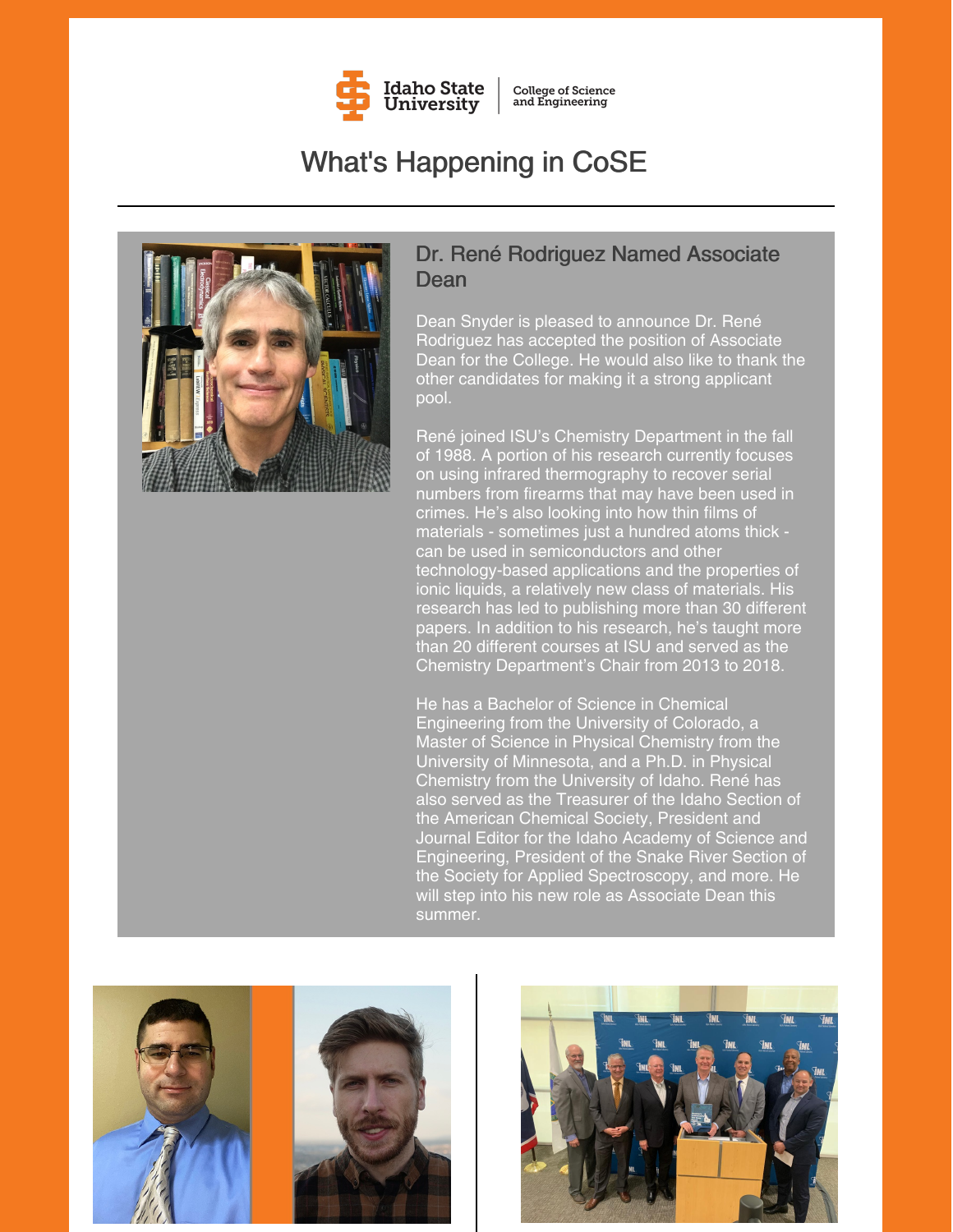Idaho State University Graduates First Students with MS in Computer Science, Ph.D. with Computer Science **Concentration** 

A pair of Idaho State University students will be going down in the history books as the first graduates to earn two advanced degrees from the Department of Computer Science.

On May 7, Porter Glines and Pepo Mena will walk across the commencement stage at Holt Arena as the first-ever graduates to receive a Master of Science in Computer Science and Ph.D. with a concentration in Computer Science, respectively.

> [Read](https://www.isu.edu/news/2022-spring/idaho-state-university-graduates-first-students-with-ms-in-computer-science-phd-with-computer-science-concentration.html) more

#### Governor's Cybersecurity Task Force Report Released

Wednesday, Dean Scott Snyder was in Idaho Falls as Governor Brad Little unveiled his Cybersecurity Task Force's recommendations.

The proposals will help keep Idaho safe from cyberattacks and allow Idaho State University to meet critical cyber workforce needs. Dean Snyder was one of the members of the Task Force.

Click here to read the Governor's [Cybersecurity](https://gov.idaho.gov/wp-content/uploads/2022/05/2022-cybersecurity-tf-recommendations.pdf) Task Force's Report

#### Change Major Request Process Adjusted

The new student-centered process is similar in many ways to the previous one, except for two primary adjustments:

- 1. The student is now able to initiate the major change
- 2. The academic advisor signs off on the major change to ensure the student is aware of any potential impacts

The revised Change Major Request will be activated in BengalWeb in the coming days. All university advisors have already been trained on the revised process and are prepared for this to move forward.

> [Review](https://drive.google.com/file/d/1220pZKznlli-A_tmSJCUHimXguWmverm/view?usp=sharing) the guide here

### Help Us Share Your Accomplishments!

Our College's outstanding faculty, staff, and students achieve many notable research and professional accomplishments. In addition, our departments regularly have newsworthy advancements. We want to make sure those stories are shared publicly. Here are a few ways you can provide a news tip to help get the word out:

U[s](https://www.isu.edu/news/story-form/)e this **Story [Submission](https://www.isu.edu/news/story-form/) Form** to send your news tip to the Office of Marketing and Communications.

Send an email to Logan McDougall [\(loganmcdougall@isu.edu](mailto:loganmcdougall@isu.edu)) with a brief description of the news to be shared.

You ar[e](https://www.isu.edu/news/story-form/) always welcome to create a draft story, submit it via the **Story [Submission](https://www.isu.edu/news/story-form/) Form**,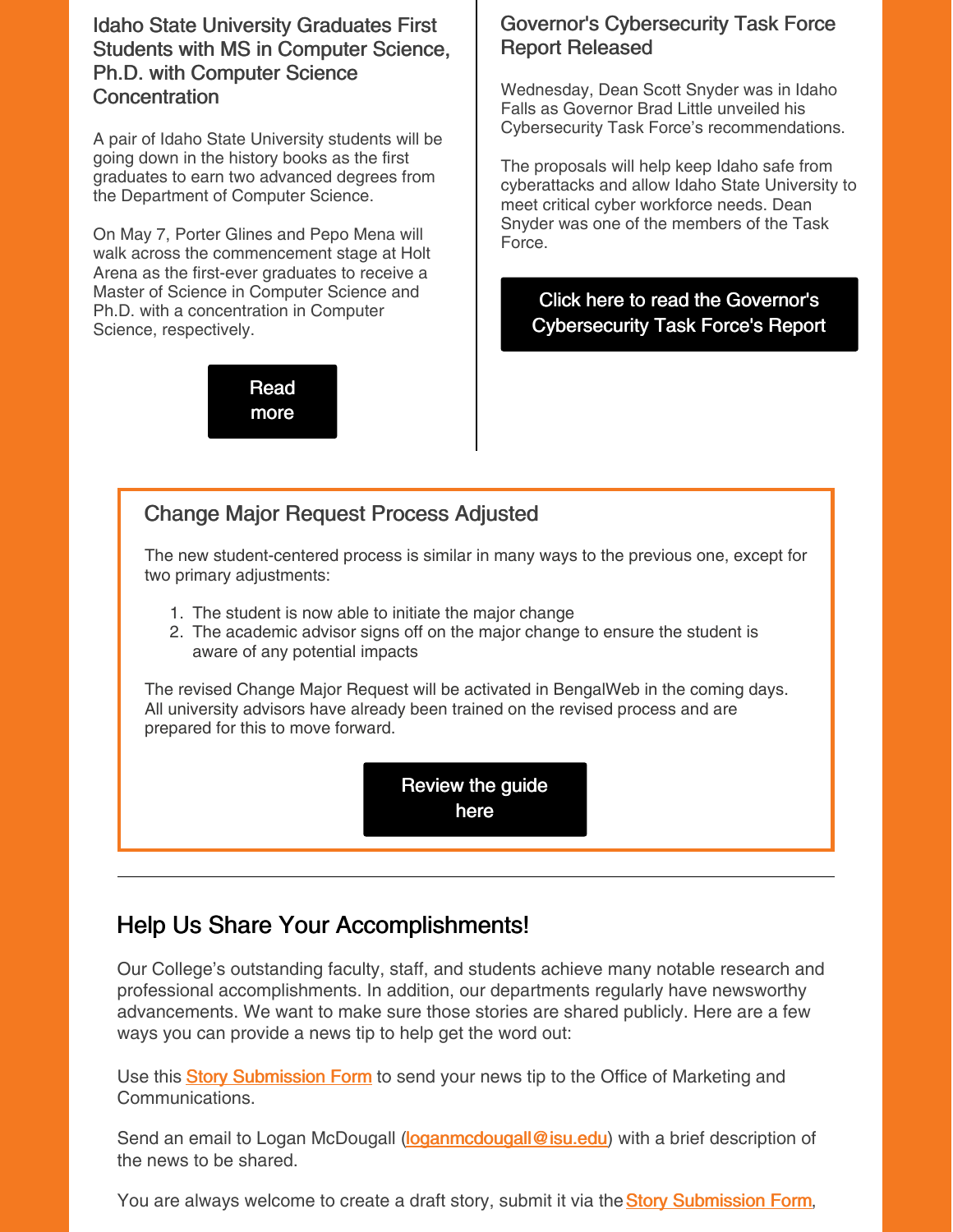or send it to Logan. The Office of Marketing and Communications and Logan will coordinate to get the story finalized and distributed to the media outlets/platforms that best tell the story.

### From Around ISU

#### New Indirect Cost Allocation Announced

After extensive discussion with stakeholders across Idaho State's campuses, Office for Research is pleased to announce the new Indirect Cost (IDC) [Allocation](https://myemail.constantcontact.com/New-Indirect-Cost-Allocation.html?soid=1127399030149&aid=oTU0gVHvzDc) effective FY23 (July 2022).

For external grants that provide IDCs to the University, they will be allocated as follows:

- 5% to Principle Investigator
- 30% to Colleges
- 39.5% to the Office for Research
- 4% to Research Overhead and General University Support (electricity, etc.)
- 16.5% to Grants and Contracts Accounting
- 5% to the Library

#### Open Enrollment Wraps May 13

Benefits changes made during this open enrollment period are [effective](https://myemail.constantcontact.com/Open-Enrollment-Begins-Today.html?soid=1127399030149&aid=kfaaN8n1VxY) for the FY23 benefits plan year (July 1, 2022 through June 30, 2023).

The open enrollment period for benefit-eligible faculty and staff ends Friday, May 13, 2022.

#### Nearly 2,000 Graduates to be Recognized at Saturday's Commencement

A total of 1,989 spring and summer 2022 graduates will receive 2,144 degrees and [certificates](https://myemail.constantcontact.com/NEWS-RELEASE--Nearly-2-000-Graduates-to-be-Recognized-at-Saturday-s-Commencement.html?soid=1127399030149&aid=JxqsWs9nFPA) during Idaho State University's annual spring commencement ceremonies on May 7. Graduates will be recognized at two ceremonies.

Holt Arena, which has been home to the University's commencement ceremonies for more than 50 years, is currently undergoing a multimillion dollar renovation, so guest seating will be limited to the south side of the venue. Both ceremonies will also stream live on the University's YouTube channel.

#### Commuter Bus Program **Discontinued**

After careful review and consideration of operations of the University's commuter bus program, Idaho State has made the decision to **cease** [operations](https://www.isu.edu/news/2022-spring/discontinuation-of-the-commuter-bus-program.html) of the commuter bus route between Idaho Falls, Blackfoot and the Pocatello campus as of December 17, 2022.

Bus passes will remain available to the campus community for the Fall 2022 semester. However, Transportation Services will no longer offer commuter services starting with the Spring 2023 semester.

#### Moodle ISU Annual Upgrade for Fall Semester 2022

Moodle ISU will be upgraded in August 2022 to the latest version as part of our normal annual upgrade process. With this [upgrade,](https://www.isu.edu/news/2022-spring/moodle-isu-annual-upgrade-for-fall-semester-2022.html) you will notice improvements to the overall navigation and dashboard; improved ISU theming; and other behind-the-scenes improvements.

#### Summer Hours Start **Monday**

Idaho State University will continue our **[longstanding](https://myemail.constantcontact.com/Summer-Hours-to-Start-Monday--May-9.html?soid=1127399030149&aid=taa__0KL_dw)** tradition of summer hours for employees. To support employees in fully enjoying the summer season, the University's administrative office hours will shift to Monday through Friday, 7:30 a.m. to 4 p.m., with a 30 minute lunch break, beginning on Monday, May 9. Summer hours apply to telework and on-campus working arrangements. Standard office hours of 8 a.m. to 5 p.m., with a onehour lunch break, will resume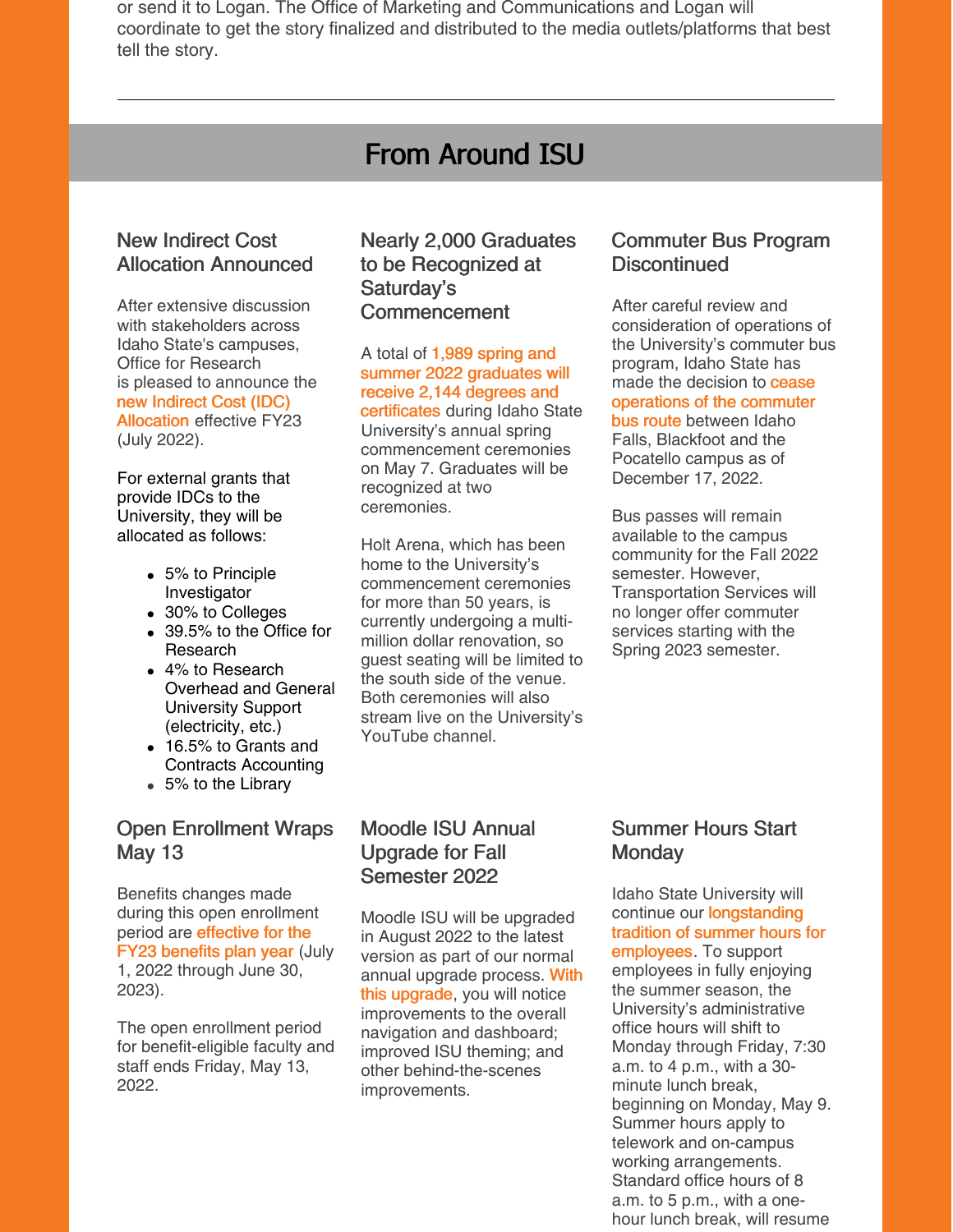on Monday, August 8, 2021.

## Dates to Remember

| May 7         | Commencement (May & August 2022<br>graduates)                     |
|---------------|-------------------------------------------------------------------|
| <b>May 10</b> | Late 8-week and full semester course<br>grading closes at 5:00 pm |
| <b>May 16</b> | Classes begin for Early-4, Early-6, Early-8<br>and Full term      |
| <b>May 30</b> | Memorial Day holiday (Monday - no classes)                        |
| May 31        | Early-4 final grading opens                                       |
| June 13       | Early-6 final grading opens                                       |
| June 13       | Middle-4 and Late-8 courses start                                 |
| June 14       | Early-4 final grading closes at 4:00pm                            |
| June 20       | Juneteenth Day (Observed Monday – no<br>classes)                  |
| June 27       | Early-8 and Middle-4 final grading opens                          |
| June 27       | Late-6 courses start                                              |
|               |                                                                   |

# Upcoming Events in the College of Science and **Engineering**

For a compl[e](https://isu.edu/cse/calendar/)te list of CoSE events, check out the College Event [Calendar](https://isu.edu/cse/calendar/) and click an event to get more details. Updates can also be found on **[Facebook](https://www.facebook.com/IdahoStateUCoSE)**, [Twitter](https://twitter.com/IdahoStateUCoSE), [LinkedIn](https://www.linkedin.com/company/idaho-state-university-college-of-science-and-engineering), and **[Instagram](https://www.instagram.com/idahostateucose/)**. To add events to the calendar, please contact the Administrative Assistants in your department. The university-wide calendar of events is available [here](https://www.isu.edu/calendar/).



Idaho State University - CoSE | 921 S 8th Ave, Stop 8065, Pocatello, ID 83209 isu.edu/cse